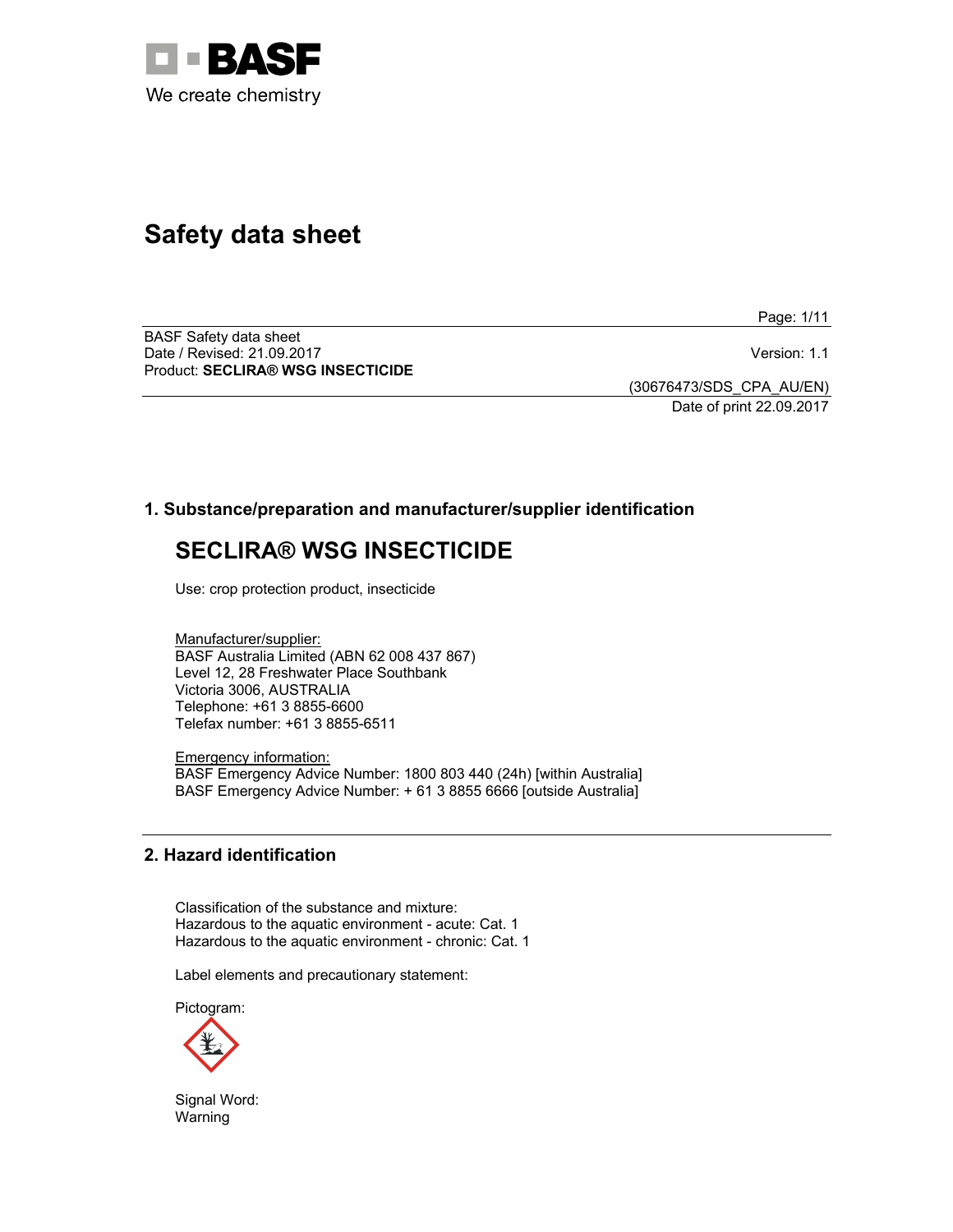Page: 2/11

#### BASF Safety data sheet Date / Revised: 21.09.2017 Version: 1.1 Product: **SECLIRA® WSG INSECTICIDE**

(30676473/SDS\_CPA\_AU/EN)

Date of print 22.09.2017

|                                                                                                              | Hazard Statement:                    |                                                                                  |
|--------------------------------------------------------------------------------------------------------------|--------------------------------------|----------------------------------------------------------------------------------|
|                                                                                                              | H400                                 | Very toxic to aguatic life.                                                      |
|                                                                                                              | H410                                 | Very toxic to aquatic life with long lasting effects.                            |
| Precautionary Statements (Response):                                                                         |                                      |                                                                                  |
|                                                                                                              | P391                                 | Collect spillage.                                                                |
|                                                                                                              | Precautionary Statements (Disposal): |                                                                                  |
|                                                                                                              | P <sub>501</sub>                     | Dispose of contents/container to hazardous or special waste collection<br>point. |
| Other hazards which do not result in classification:<br>See section 12 - Results of PBT and vPvB assessment. |                                      |                                                                                  |
|                                                                                                              |                                      |                                                                                  |
| classification but which may contribute to the overall hazards of the substance or mixture.                  |                                      |                                                                                  |

# **3. Composition/information on ingredients**

#### **Chemical nature**

insecticide, water dispersible granules

Hazardous ingredients

dinotefuran (ISO); (RS)-1-methyl-2-nitro-3-(tetrahydro-3-furylmethyl)guanidine Content (W/W): 39.8 % CAS Number: 165252-70-0 Acute Tox.: Cat. 4 (oral) Aquatic Acute: Cat. 1 Aquatic Chronic: Cat. 1

# **4. First-Aid Measures**

General advice: Remove contaminated clothing.

If inhaled: Keep patient calm, remove to fresh air.

On skin contact: Wash thoroughly with soap and water.

On contact with eyes: Wash affected eyes for at least 15 minutes under running water with eyelids held open.

On ingestion: Rinse mouth and then drink plenty of water.

Note to physician: Symptoms: No significant reaction of the human body to the product known. Treatment: Symptomatic treatment (decontamination, vital functions).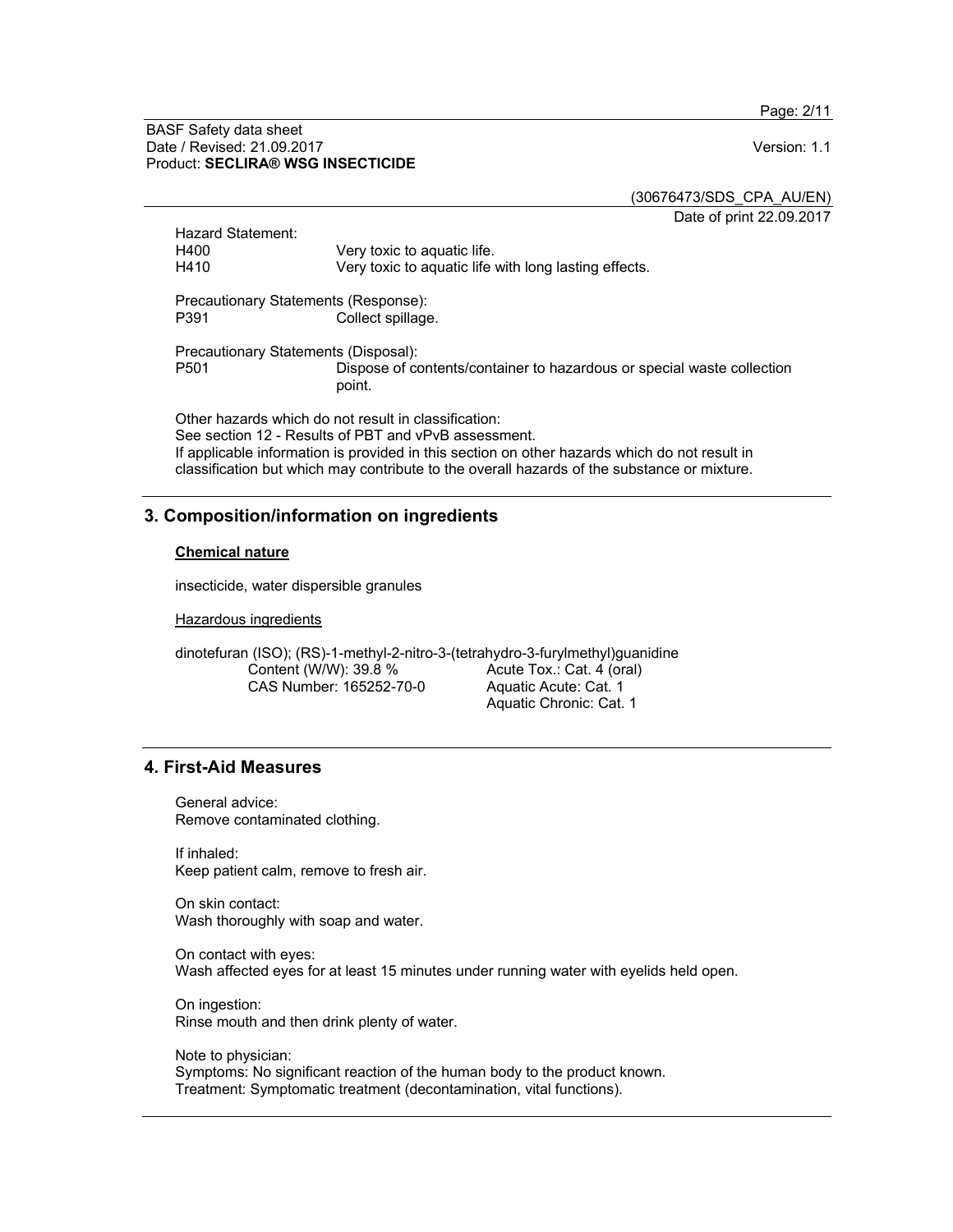Page: 3/11

BASF Safety data sheet Date / Revised: 21.09.2017 Version: 1.1 Product: **SECLIRA® WSG INSECTICIDE**

(30676473/SDS\_CPA\_AU/EN)

Date of print 22.09.2017

# **5. Fire-Fighting Measures**

Suitable extinguishing media: water spray, dry powder, foam

Unsuitable extinguishing media for safety reasons: water jet, carbon dioxide

Specific hazards: carbon monoxide, carbon dioxide, nitrogen oxides, acid halides The substances/groups of substances mentioned can be released in case of fire.

Special protective equipment: Wear self-contained breathing apparatus and chemical-protective clothing.

Further information:

Collect contaminated extinguishing water separately, do not allow to reach sewage or effluent systems. Dispose of fire debris and contaminated extinguishing water in accordance with official regulations. In case of fire and/or explosion do not breathe fumes. Keep containers cool by spraying with water if exposed to fire.

## **6. Accidental Release Measures**

Personal precautions:

Use personal protective clothing. Avoid contact with the skin, eyes and clothing. Avoid dust formation.

Environmental precautions: Do not discharge into the subsoil/soil. Do not discharge into drains/surface waters/groundwater.

Methods for cleaning up or taking up:

For small amounts: Contain with dust binding material and dispose of. For large amounts: Sweep/shovel up. Dispose of absorbed material in accordance with regulations. Collect waste in suitable containers, which can be labeled and sealed. Clean contaminated floors and objects thoroughly with water and detergents, observing environmental regulations. Avoid raising dust.

# **7. Handling and Storage**

#### **Handling**

No special measures necessary if stored and handled correctly. Ensure thorough ventilation of stores and work areas. When using do not eat, drink or smoke. Hands and/or face should be washed before breaks and at the end of the shift.

Protection against fire and explosion:

Avoid dust formation. Dust can form an explosive mixture with air. Prevent electrostatic charge sources of ignition should be kept well clear - fire extinguishers should be kept handy.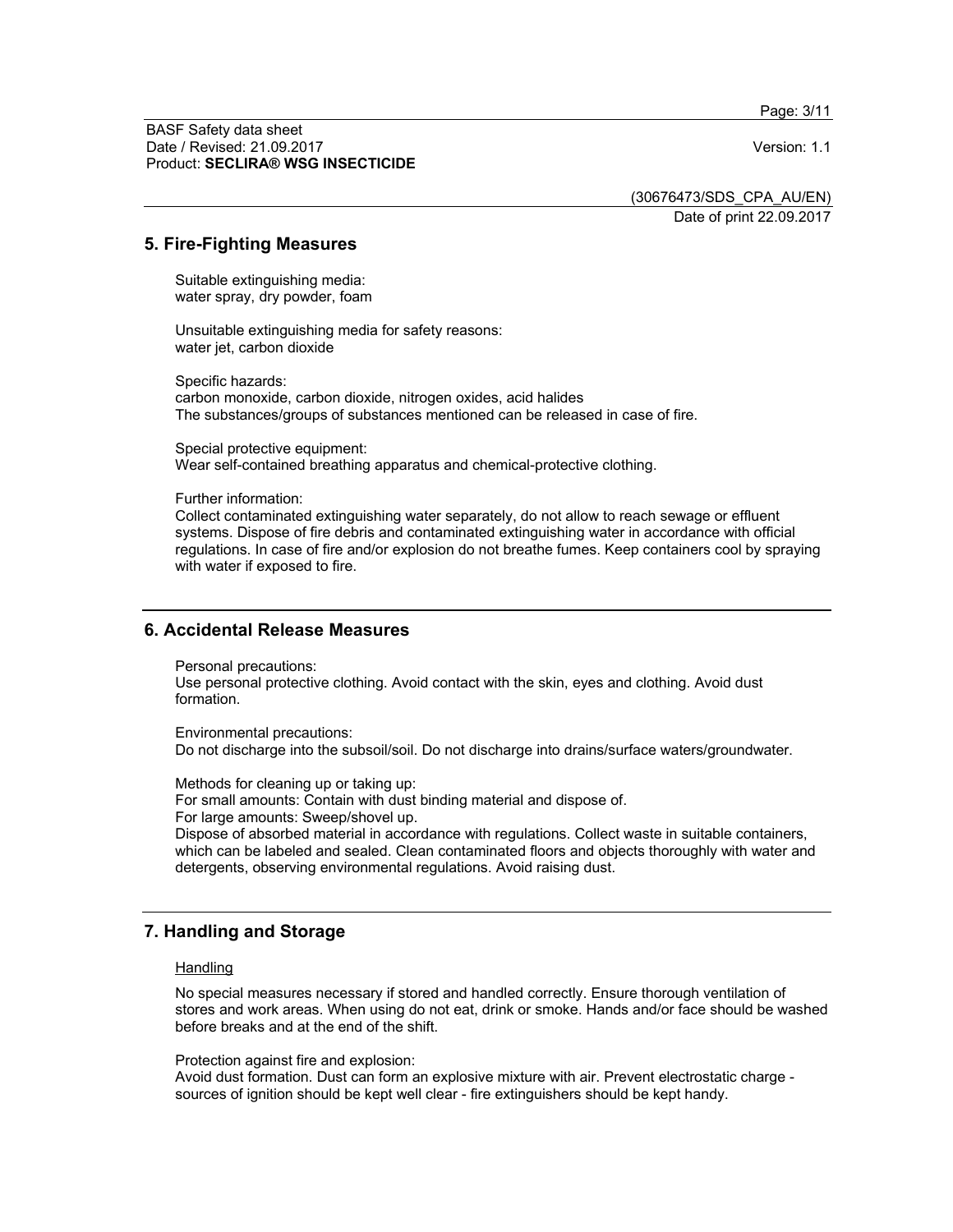Page: 4/11

#### BASF Safety data sheet Date / Revised: 21.09.2017 Version: 1.1 Product: **SECLIRA® WSG INSECTICIDE**

(30676473/SDS\_CPA\_AU/EN)

Date of print 22.09.2017

## **Storage**

Segregate from foods and animal feeds.

Further information on storage conditions: Keep away from heat. Protect from direct sunlight. Protect against moisture.

# **8. Exposure controls and personal protection**

Components with occupational exposure limits

No occupational exposure limits known.

Personal protective equipment

Respiratory protection: Respiratory protection not required.

Hand protection: Chemical resistant protective gloves

Eye protection: Safety glasses with side-shields (frame goggles) (e.g. EN 166)

Body protection: Standard work clothes and shoes.

General safety and hygiene measures:

Avoid contact with the skin, eyes and clothing. In order to prevent contamination while handling, closed working clothes and working gloves should be used. Wash contaminated clothing before reuse. Gloves must be inspected regularly and prior to each use. Replace if necessary (e.g. pinhole leaks). Before eating, drinking, or smoking, wash face and hands with soap and water.

# **9. Physical and Chemical Properties**

| Form:<br>Colour:<br>Odour:<br>Odour threshold: | free flowing fine granules<br>white<br>odourless<br>not applicable, odour not perceivable |
|------------------------------------------------|-------------------------------------------------------------------------------------------|
| pH value:                                      | approx. $6 - 8$<br>(approx. $23^{\circ}$ C)                                               |
| melting range:                                 | 78 - 109 °C<br>111 - 144 °C                                                               |
| Boiling point:                                 | not determined                                                                            |
| Flash point:                                   |                                                                                           |
| Evaporation rate:                              | not applicable                                                                            |
|                                                | not applicable                                                                            |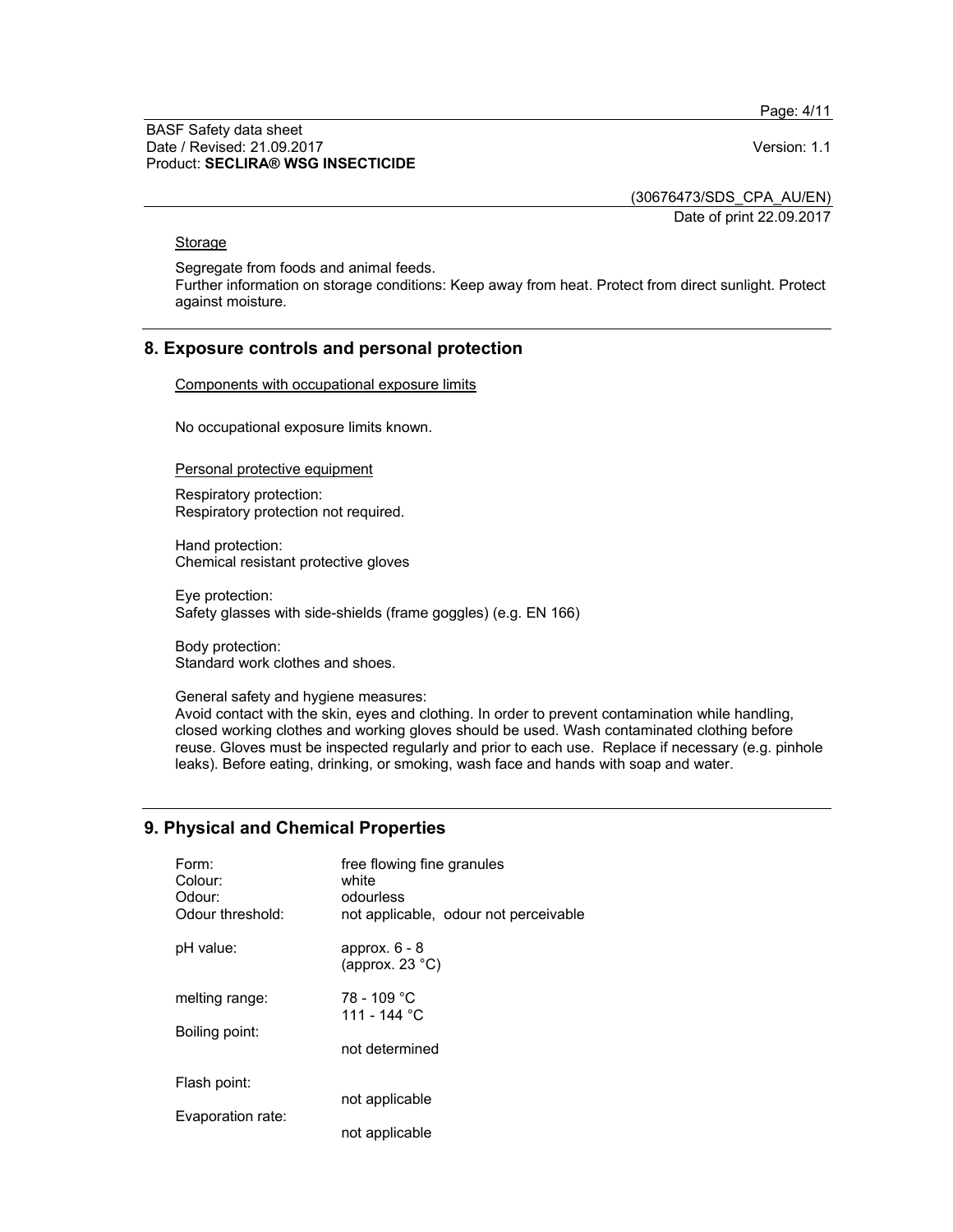Page: 5/11

#### BASF Safety data sheet Date / Revised: 21.09.2017 Version: 1.1 Product: **SECLIRA® WSG INSECTICIDE**

(30676473/SDS\_CPA\_AU/EN)

Date of print 22.09.2017

| Flammability (solid/gas): not highly flammable<br>Lower explosion limit: |                                                                                                                                                                                                                       |
|--------------------------------------------------------------------------|-----------------------------------------------------------------------------------------------------------------------------------------------------------------------------------------------------------------------|
|                                                                          | As a result of our experience with this<br>product and our knowledge of its<br>composition we do not expect any<br>hazard as long as the product is used<br>appropriately and in accordance with<br>the intended use. |
| Upper explosion limit:                                                   | As a result of our experience with this<br>product and our knowledge of its<br>composition we do not expect any<br>hazard as long as the product is used<br>appropriately and in accordance with<br>the intended use. |
| Thermal decomposition:                                                   | No decomposition if stored and<br>handled as prescribed/indicated.                                                                                                                                                    |
| Self ignition:                                                           | not determined                                                                                                                                                                                                        |
| Self heating ability:                                                    | It is not a substance capable of<br>spontaneous heating.                                                                                                                                                              |
| Minimum ignition energy: > 100 mJ                                        |                                                                                                                                                                                                                       |
| Explosion hazard:                                                        | $(7.1 \text{ bar})$<br>Based on the chemical structure<br>there is no indicating of explosive<br>properties.                                                                                                          |
| Fire promoting properties:                                               | Based on its structural properties<br>the product is not classified as<br>oxidizing.                                                                                                                                  |
| Vapour pressure:                                                         | not applicable                                                                                                                                                                                                        |
| Density:                                                                 | approx. 1.4 g/cm3<br>(20 °C)<br>The statements are based on the<br>properties of the individual                                                                                                                       |
| Relative density:                                                        | components.<br>1.33<br>(20 °C)<br>The product has not been tested.<br>The statement has been derived from<br>substances/products of a similar                                                                         |
| Bulk density:<br>Relative vapour density (air):                          | structure or composition.<br>approx. 0.405 - 0.495 kg/l<br>not applicable                                                                                                                                             |
| Solubility in water:                                                     | not applicable                                                                                                                                                                                                        |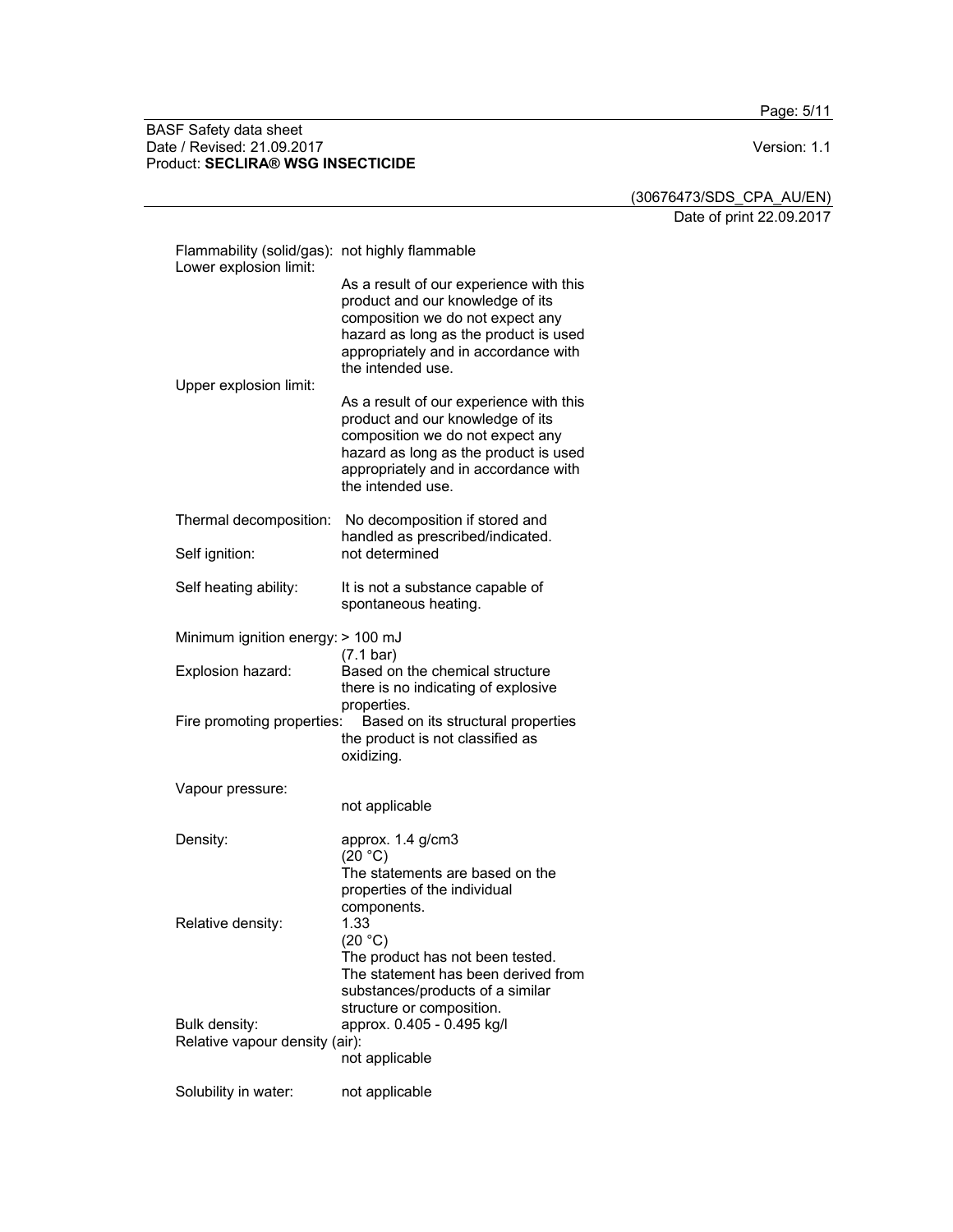Page: 6/11

#### BASF Safety data sheet Date / Revised: 21.09.2017 Version: 1.1 Product: **SECLIRA® WSG INSECTICIDE**

(30676473/SDS\_CPA\_AU/EN)

Date of print 22.09.2017

Information on: dinotefuran (ISO); (RS)-1-methyl-2-nitro-3-(tetrahydro-3-furylmethyl)guanidine Partitioning coefficient n-octanol/water (log Pow): -0.549  $(25 °C)$ 

----------------------------------

Viscosity, dynamic:

not applicable

# **10. Stability and Reactivity**

Conditions to avoid: See MSDS section 7 - Handling and storage.

Thermal decomposition: No decomposition if stored and handled as prescribed/indicated.

Substances to avoid: strong oxidizing agents, strong acids, strong bases

Hazardous reactions: No hazardous reactions if stored and handled as prescribed/indicated.

Hazardous decomposition products: No hazardous decomposition products if stored and handled as prescribed/indicated.

# **11. Toxicological Information**

## **Acute toxicity**

Assessment of acute toxicity: Virtually nontoxic after a single ingestion. Virtually nontoxic by inhalation. Virtually nontoxic after a single skin contact.

Experimental/calculated data: LD50 rat (oral): > 5,000 mg/kg

LC50 rat (by inhalation):  $>$  5.09 mg/l 4 h No mortality was observed.

LD50 rat (dermal): > 5,000 mg/kg

#### **Irritation**

Assessment of irritating effects: Not irritating to the skin. Not irritating to the eyes.

Experimental/calculated data: Skin corrosion/irritation rabbit:

Serious eye damage/irritation rabbit: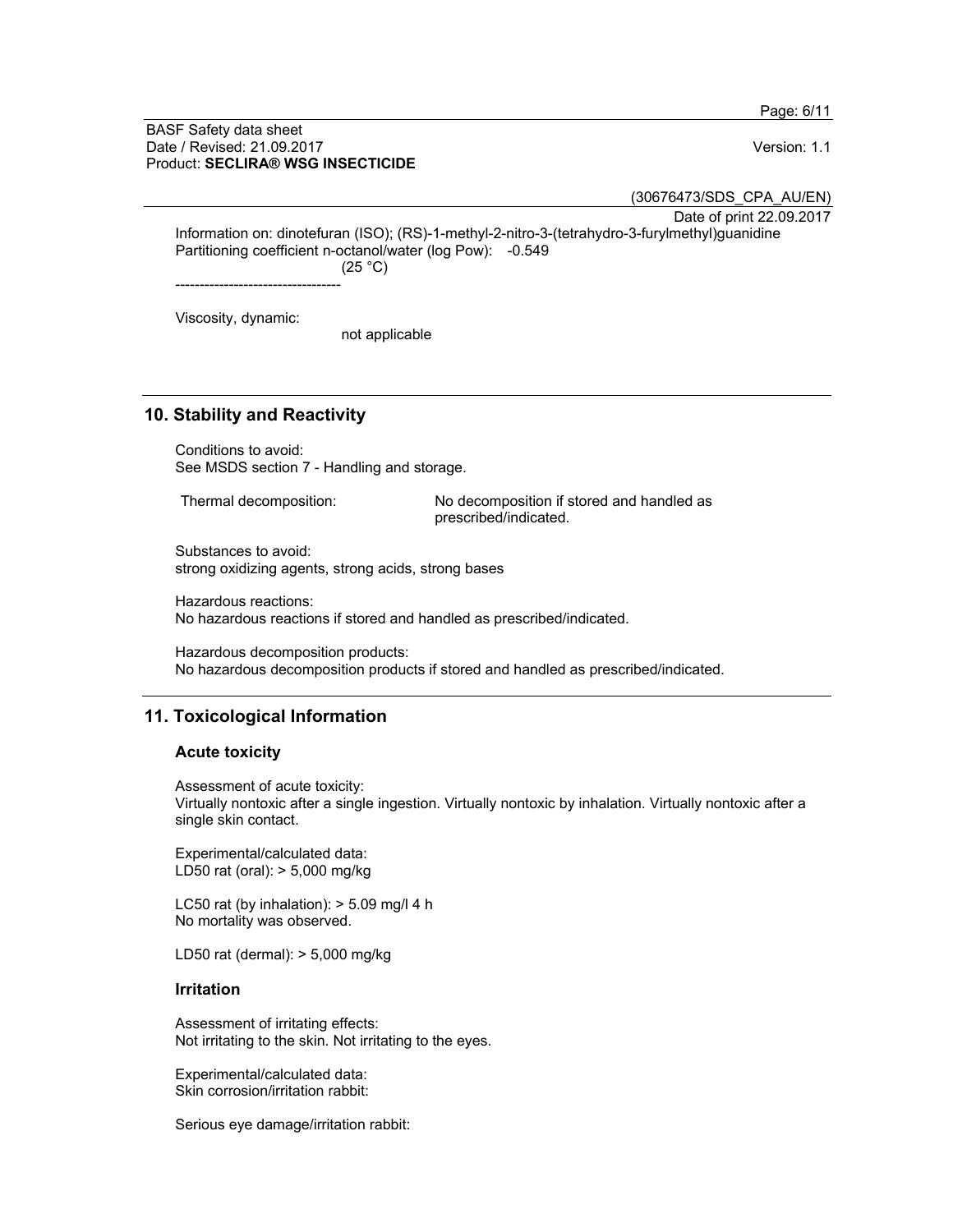Page: 7/11

BASF Safety data sheet Date / Revised: 21.09.2017 Version: 1.1 Product: **SECLIRA® WSG INSECTICIDE**

(30676473/SDS\_CPA\_AU/EN)

Date of print 22.09.2017

## **Respiratory/Skin sensitization**

Assessment of sensitization: There is no evidence of a skin-sensitizing potential.

Experimental/calculated data: Buehler test guinea pig:

#### **Germ cell mutagenicity**

Assessment of mutagenicity:

The product has not been tested. The statement has been derived from the properties of the individual components. Mutagenicity tests revealed no genotoxic potential.

#### **Carcinogenicity**

Assessment of carcinogenicity:

The product has not been tested. The statement has been derived from the properties of the individual components. The results of various animal studies gave no indication of a carcinogenic effect.

#### **Reproductive toxicity**

Assessment of reproduction toxicity:

The product has not been tested. The statement has been derived from the properties of the individual components. The results of animal studies gave no indication of a fertility impairing effect.

#### **Developmental toxicity**

Assessment of teratogenicity:

The product has not been tested. The statement has been derived from the properties of the individual components. Animal studies gave no indication of a developmental toxic effect at doses that were not toxic to the parental animals.

#### **Specific target organ toxicity (single exposure):**

Assessment of STOT single:

The available information is not sufficient for the evaluation of specific target organ toxicity.

## **Repeated dose toxicity and Specific target organ toxicity (repeated exposure)**

Assessment of repeated dose toxicity:

The product has not been tested. The statement has been derived from the properties of the individual components. No substance-specific organtoxicity was observed after repeated administration to animals.

#### **Aspiration hazard**

No aspiration hazard expected.

The product has not been tested. The statement has been derived from the properties of the individual components.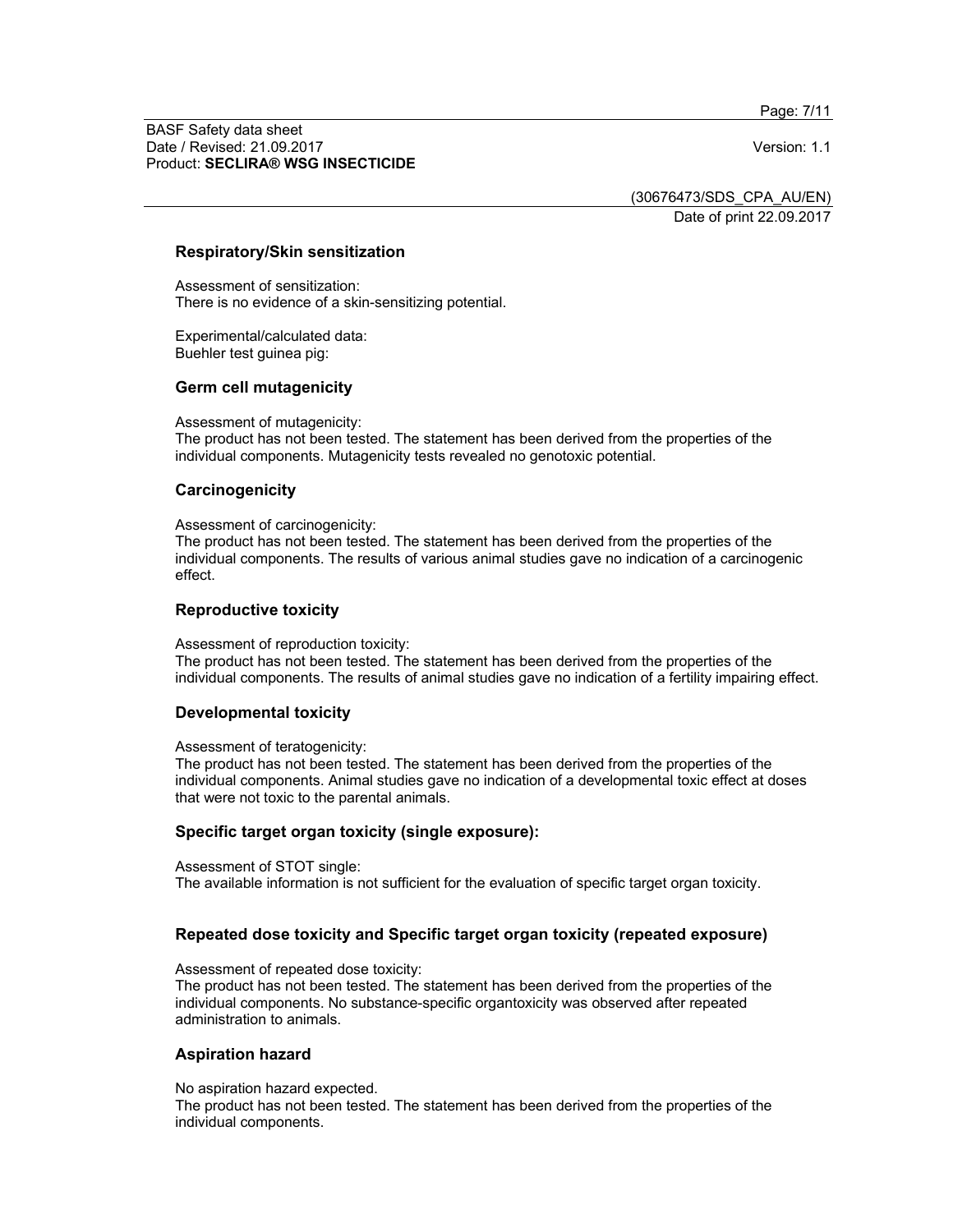Page: 8/11

BASF Safety data sheet Date / Revised: 21.09.2017 Version: 1.1 Product: **SECLIRA® WSG INSECTICIDE**

(30676473/SDS\_CPA\_AU/EN)

Date of print 22.09.2017

## **Other relevant toxicity information**

Misuse can be harmful to health.

# **12. Ecological Information**

## **Ecotoxicity**

Assessment of aquatic toxicity: Very toxic to aquatic life with long lasting effects. The product has not been tested. The statement has been derived from the properties of the individual components.

Information on: dinotefuran (ISO); (RS)-1-methyl-2-nitro-3-(tetrahydro-3-furylmethyl)guanidine Toxicity to fish:

LC50 (96 h) > 100 mg/l, Oncorhynchus mykiss

LC50 (96 h) > 100 mg/l, Cyprinus carpio ----------------------------------

Information on: dinotefuran (ISO); (RS)-1-methyl-2-nitro-3-(tetrahydro-3-furylmethyl)guanidine Aquatic invertebrates: EC50 (48 h) > 1,000 mg/l, Daphnia magna

EC50 (96 h) 0.79 mg/l, Mysidopsis bahia

----------------------------------

Information on: dinotefuran (ISO); (RS)-1-methyl-2-nitro-3-(tetrahydro-3-furylmethyl)guanidine Aquatic plants: EC50 (72 h) 97.6 mg/l (biomass), Pseudokirchneriella subcapitata ----------------------------------

Other terrestrial non-mammals: LD50 0,022 µg/bee, Apis mellifera The product has not been tested. The statement has been derived from the properties of the individual components.

## **Mobility**

Assessment transport between environmental compartments: not determined

Information on: dinotefuran (ISO); (RS)-1-methyl-2-nitro-3-(tetrahydro-3-furylmethyl)guanidine Assessment transport between environmental compartments: Following exposure to soil, the product trickles away and can - dependant on degradation - be transported to deeper soil areas with larger water loads.

----------------------------------

## **Persistence and degradability**

Assessment biodegradation and elimination (H2O):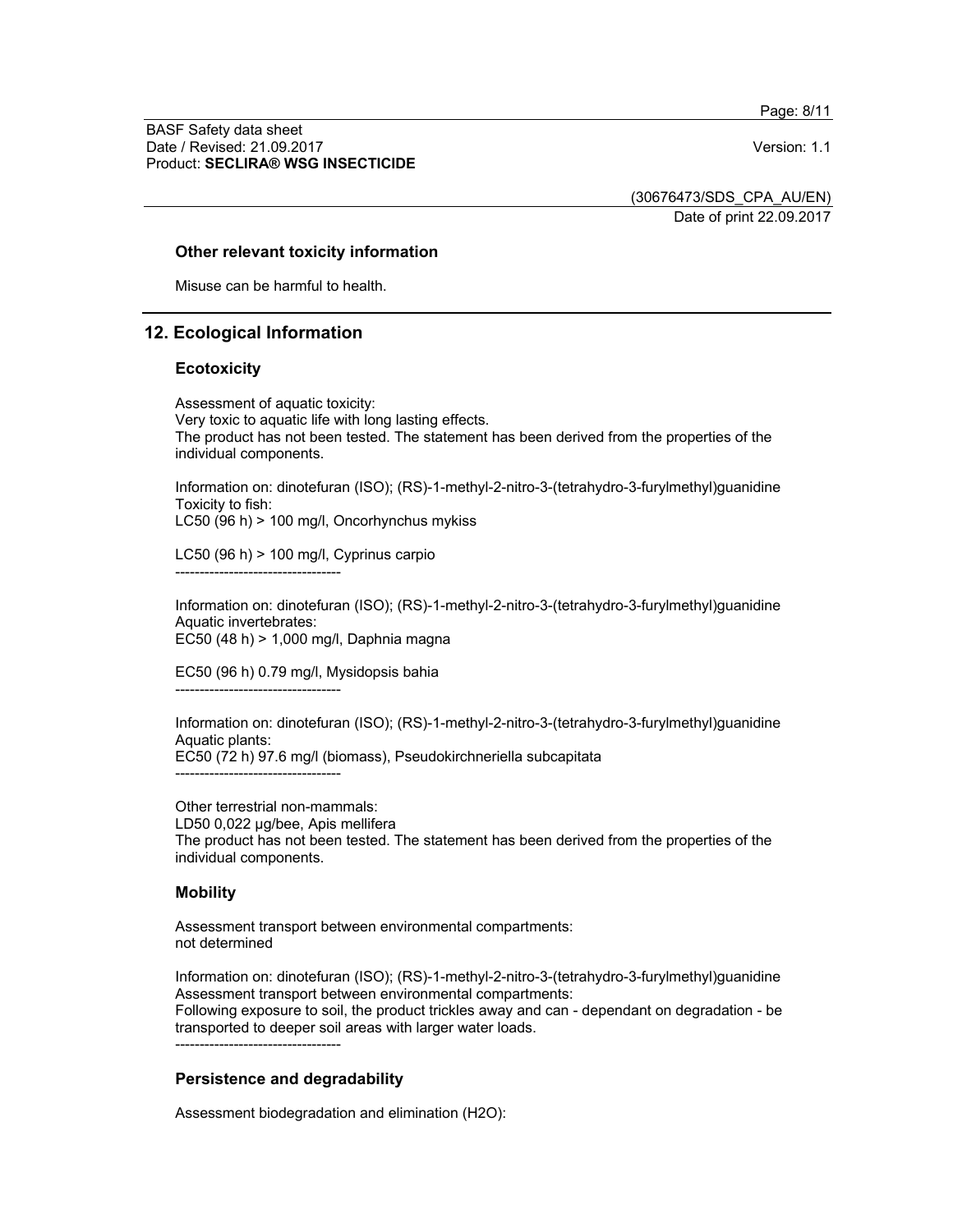Page: 9/11

#### BASF Safety data sheet Date / Revised: 21.09.2017 Version: 1.1 Product: **SECLIRA® WSG INSECTICIDE**

(30676473/SDS\_CPA\_AU/EN)

Date of print 22.09.2017

The product has not been tested. The statement has been derived from the properties of the individual components.

Information on: dinotefuran (ISO); (RS)-1-methyl-2-nitro-3-(tetrahydro-3-furylmethyl)guanidine Assessment biodegradation and elimination (H2O): Not readily biodegradable (by OECD criteria).

----------------------------------

## **Bioaccumulation potential**

Assessment bioaccumulation potential: The product has not been tested. The statement has been derived from the properties of the individual components.

Information on: dinotefuran (ISO); (RS)-1-methyl-2-nitro-3-(tetrahydro-3-furylmethyl)guanidine Assessment bioaccumulation potential: Because of the n-octanol/water distribution coefficient (log Pow) accumulation in organisms is not to be expected.

----------------------------------

# **Additional information**

Other ecotoxicological advice: Do not discharge product into the environment without control.

# **13. Disposal Considerations**

Must be sent to a suitable incineration plant, observing local regulations.

Contaminated packaging: Contaminated packaging should be emptied as far as possible and disposed of in the same manner as the substance/product.

# **14. Transport Information**

## **Domestic transport:**

Hazard class: 9 Packing group: III<br>
ID number: UN 3077 ID number: Hazard label: 9, EHSM<br>Proper shipping name: ENVIRON ENVIRONMENTALLY HAZARDOUS SUBSTANCE, SOLID, N.O.S. (contains DINOTEFURAN)

## **Further information**

Hazchem Code:2Z IERG Number:47

**Sea transport**  IMDG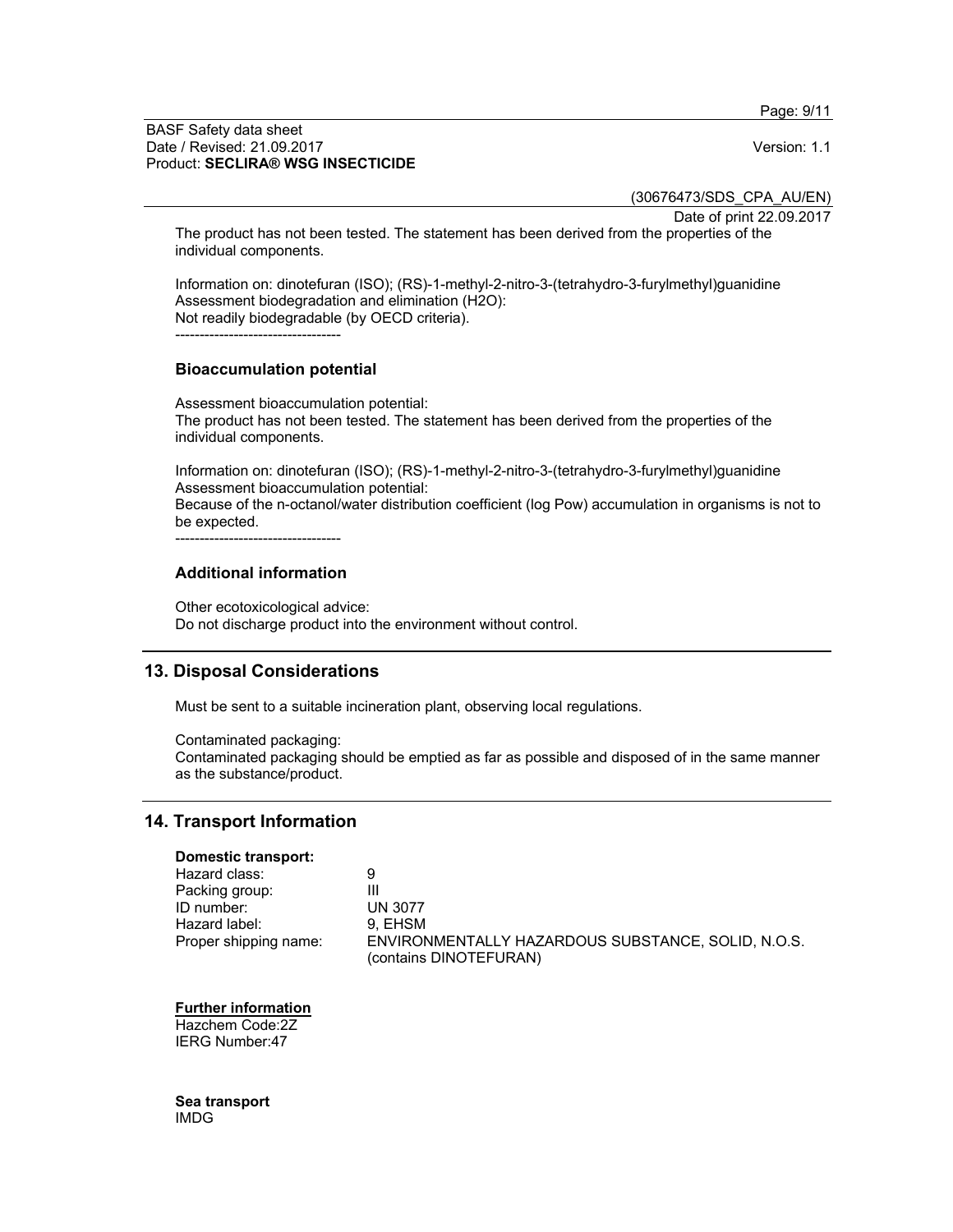Page: 10/11

#### BASF Safety data sheet Date / Revised: 21.09.2017 **Version: 1.1** Product: **SECLIRA® WSG INSECTICIDE**

(30676473/SDS\_CPA\_AU/EN)

Date of print 22.09.2017

| Hazard class:<br>Packing group:<br>ID number:<br>Hazard label:<br>Marine pollutant:<br>Proper shipping name: | 9<br>Ш<br><b>UN 3077</b><br>9. EHSM<br>YES.<br>ENVIRONMENTALLY HAZARDOUS SUBSTANCE, SOLID, N.O.S.<br>(contains DINOTEFURAN) |
|--------------------------------------------------------------------------------------------------------------|-----------------------------------------------------------------------------------------------------------------------------|
| Air transport<br>IATA/ICAO                                                                                   |                                                                                                                             |
| Hazard class:<br>Packing group:<br>ID number:<br>Hazard label:<br>Proper shipping name:                      | 9<br>Ш<br><b>UN 3077</b><br>9. EHSM<br>ENVIRONMENTALLY HAZARDOUS SUBSTANCE, SOLID, N.O.S.<br>(contains DINOTEFURAN)         |

# **Further information**

Environmentally Hazardous Substances meeting the description of UN 3077 or UN 3082 are not subjected to the Australian Dangerous Goods Code when transported by road or rail in packagings not exceeding 500 kg(L) or IBCs.

# **15. Regulatory Information**

#### **Other regulations**

If other regulatory information applies that is not already provided elsewhere in this safety data sheet, then it is described in this subsection.

Standard for the Uniform Scheduling of Medicines and Poisons (SUSMP): Schedule 5

APVMA Approval No.: 83011

#### **Registration status:**

AICS, AU released w/o restriction f. BASF / not listed

# **16. Other Information**

Vertical lines in the left hand margin indicate an amendment from the previous version.